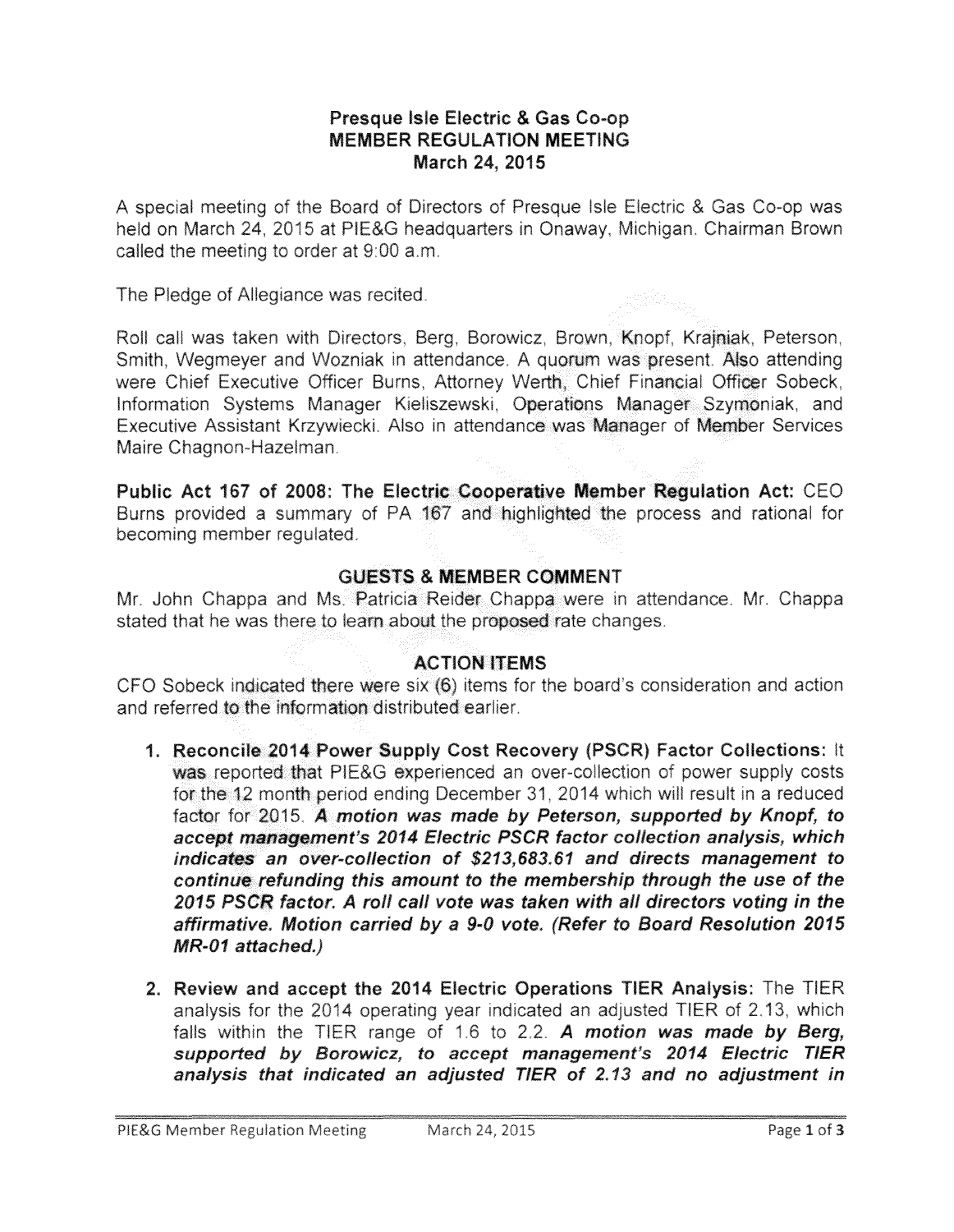revenue is required. A roll call vote was taken with all directors voting in the affirmative. Motion carried by a 9-0 vote. (Refer to Board Resolution 2015 MR-02 attached.)

- 3. Approve Revised Controlled Energy Tariffs: Wolverine Power Cooperative (WPC) has received approval to revise its energy tariffs from the Federal Energy Regulatory Commission. Management is recommending changes to its current tariffs to align with WPC's wholesale energy tariffs. Discussion ensued regarding the proposed changes and the length of a grace period. A motion was made by Knopf, supported by Krainiak, to approve revising its controlled energy tariffs by closing the CWH, CH, and PCH tariffs to new enrollees following a reasonable grace period; allowing service on CWH to continue until such time as the account changes membership, the equipment is removed or Wolverine no longer provides credits, whichever is first; transitioning members on the CH and PCH tariffs to the new EEH tariff until such time as the account changes memberships, the equipment is removed, or Wolverine no longer provides credit, which ever is first; and discontinuing credits for controlled oil-related loads. The PIE&G board directs management to amend the Electric Rate Book to reflect these changes. A roll call vote was taken with all directors voting in the affirmative. Motion carried by a 9-0 vote. (Refer to Board Resolution 2015 MR-03 attached.)
- 4. Adopt an Efficient Electric Heat (EEH) Tariff: Management is recommending the adoption of a new Efficient Electric Heat (EEH) tariff to align with Wolverine Power Cooperative's wholesale energy tariffs. Discussion ensued regarding the effective date and credit amount. A motion was made by Berg, supported by Wozniak, to approve the adoption of an Efficient Electric Heat (EEH) tariff that aligns with Wolverine's tariff and directs management to include an EEH tariff in the Cooperative's Electric Rate Book. A roll call vote was taken with all directors voting in the affirmative. Motion carried by a 9-0 vote. (Refer to Board Resolution 2015 MR-04 attached.)
- 5. Approve Revisions to the Cooperative's Special Charges: The proposed changes affect special charges and line extension fees. A motion was made by Berg, supported by Peterson, to amend the Electric Rate Book to reflect the Special Charges assessed to members be set as presented and directs management to amend the Electric Rate Book to reflect these changes. A roll call vote was taken with eight (8) directors voting in the affirmative and 1 director (Wegmeyer) voting against. Motion carried by a 8-1 vote. (Refer to Board Resolution 2015 MR-05 attached.)
- 6. Approve Revisions to the Cooperative's Aid to Construction Charges: The board has been reviewing this topic for the last eighteen (18) months. The proposed rates are for residential electric service only. Discussion ensued regarding the review process and the date to accomplish same; rates reflected